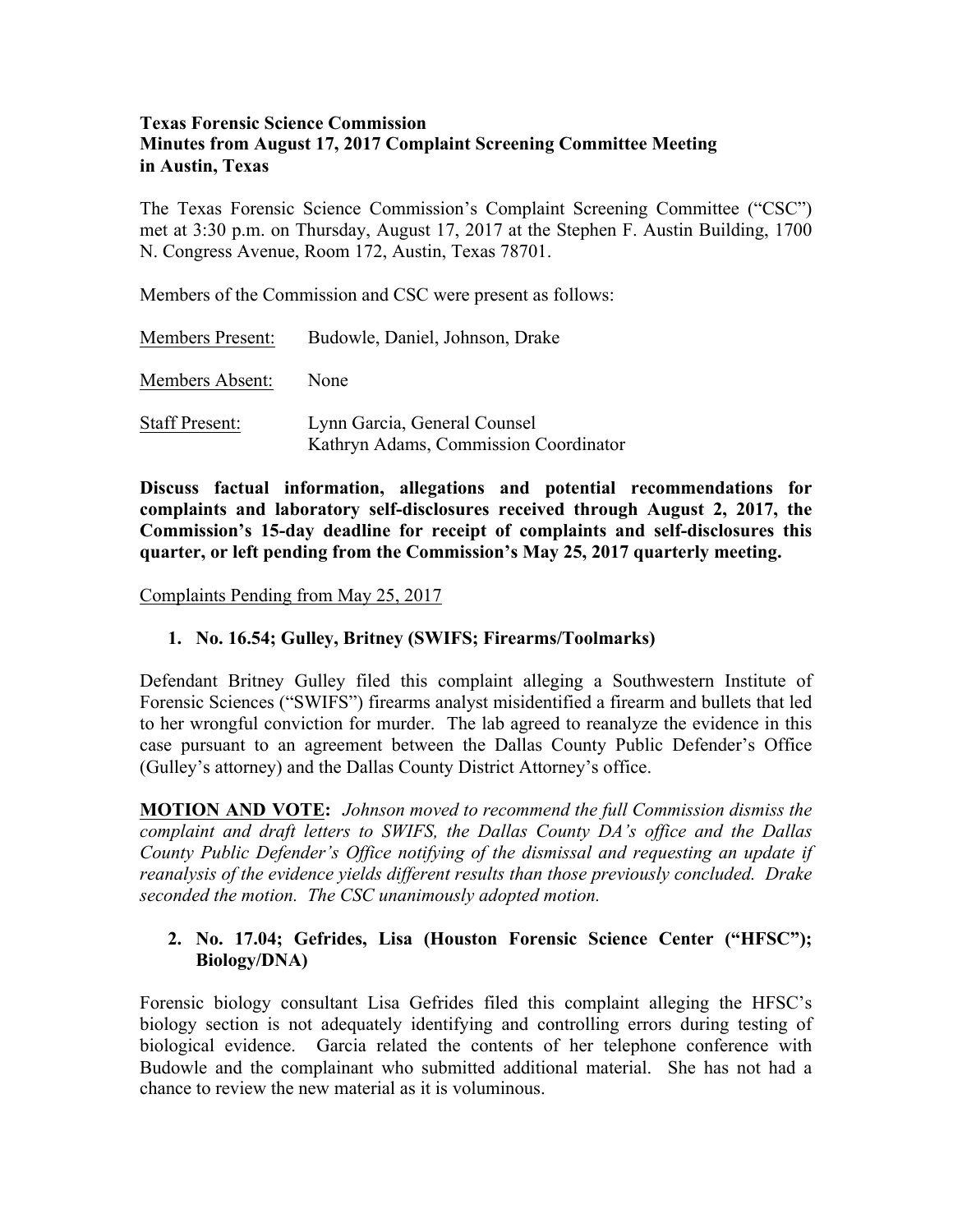**MOTION AND VOTE:** *Johnson moved to recommend the full Commission table the complaint until TFSC's quarterly meeting pending Garcia's review of new responsive material provided by HFSC as well as information from the complainant. Daniel seconded the motion. The CSC unanimously adopted the motion.*

## **3. No. 17.05; Innocence Project of Texas (DPS Austin; DNA-CODIS)**

The Innocence Project of Texas filed this complaint alleging the DPS Austin CODIS Laboratory failed to comply with National DNA Index System ("NDIS") procedures when uploading a DNA search profile into the Combined DNA Index System ("CODIS") such that one of the obligate alleles would have excluded the particular defendant being compared had the profile been properly uploaded. IPOT filed an amendment to its complaint alleging problems with the mixture interpretation performed by Orchid Cellmark.

Budowle was asked to review the analysis performed in the case. He presented his conclusions that he disagreed with Orchid Cellmark about some locus calls, but those interpretive issues were not sufficient to raise concerns regarding the ultimate strength of the association between the evidentiary profile and Millages's known profile. Additionally, DPS followed the appropriate protocols for CODIS upload at the time.

**MOTION AND VOTE:** *Drake moved to recommend the full Commission dismiss the complaint based upon Budowle's review of the evidence and his subsequent conclusions, and to issue a letter to Mr. Ware explaining same. Daniel seconded the motion. The CSC adopted the motion.*

\*Commissioner Pat Johnson recused himself from discussion and vote on this complaint.

## **4. No. 17.13; Hill, Anthony (Max Courtney; Crime Scene Reconstruction)**

Defendant Anthony D. Hill filed this complaint alleging crime scene reconstructionist Max Courtney gave scientifically insupportable analysis and testimony that led to Hill's wrongful conviction for capital murder*.* Members discussed filing a request with the Tarrant County District Attorney's Office to review/assess the merit of the complaint.

Boswell related she sent Mr. Hill a Conviction Integrity Unit form in April, 2017 to return to her in order to have his case reviewed. She has not yet received the completed form.

**MOTION AND VOTE:** *Daniel moved to recommend the full Commission table the complaint, send another form from the Tarrant County Conviction Integrity Unit to Mr. Hill with a letter explaining he must return the form within 30 days to have his case reviewed. Drake seconded the motion. The CSC unanimously adopted the motion.*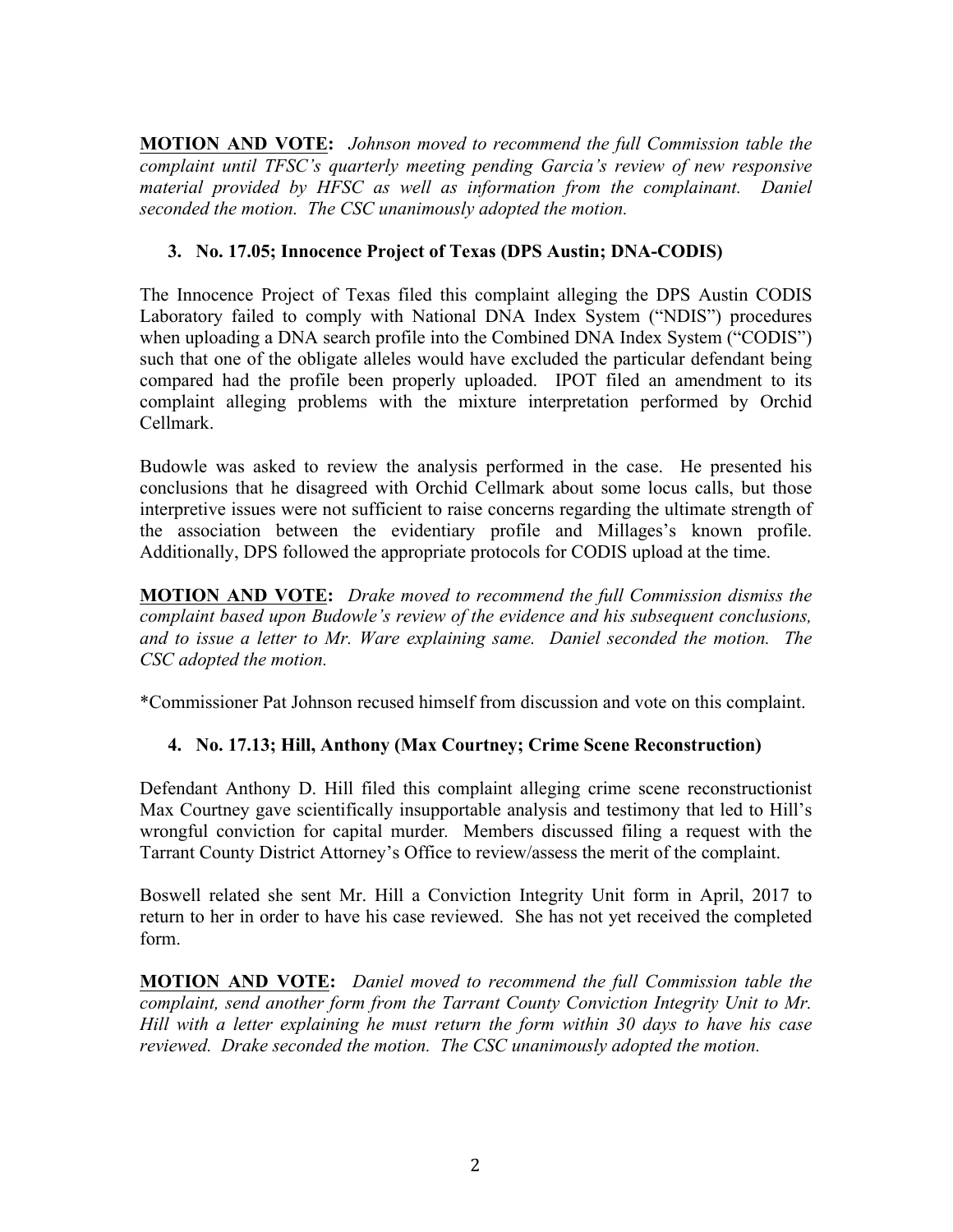#### **5. No. 17.23; Ghant, Travis (Scott & White – Temple Sexual Assault Nurse Examiner Alice Lindner; S.A.N.E)**

Defendant Travis Ghant filed this complaint alleging  $S.A.N.E.$  Alice Linder from Scott  $\&$ White Temple gave scientifically insupportable testimony related to a "V-shaped" tear in the victim's hymen that led to his wrongful conviction for sexual assault of a child.

**MOTION AND VOTE:** *Daniel moved to defer to the full Commission on the disposition of this case based upon Commissioner Nancy Downing's case review and update to be reported at the main meeting. Drake seconded the motion. The CSC unanimously adopted the motion.* 

### **6. No. 17.24; Smithwick, Roy (Bexar County Criminal Investigation Lab; Serology and Ballistic)**

Defendant Roy Louis Smithwick, Jr. filed this complaint alleging Bexar County Criminal Investigation Lab former analysts Ron Dodson and Fred Zain gave false and misleading ballistic and serology testimony that led to his wrongful conviction for murder.

Garcia related her communications with Fallon in Bexar County and his report that no additional records on the Smithwick case were located.

**MOTION AND VOTE:** *Daniel moved to recommend the full Commission table the complaint, send Mr. Smithwick a letter requesting more case information, attempt to locate Zain case files and check with the Webb Co DA's office to inquire if they have any case files in their possession. Drake seconded the motion. The CSC unanimously adopted the motion.*

Complaints Received as of August 2, 2017

### **7. No. 13.06; Mireles, Gustavo (DPS McAllen; DNA/Blood Spatter/Crime Scene)**

Defendant Gustavo Lopez Mireles filed this complaint alleging fundamental flaws in DNA interpretation by DPS as well as flaws in crime scene reconstruction with a particular focus on blood spatter analysis.

Budowle agreed to review genetic evidence in the case. Garcia mentioned the possibility of asking Bob Henderson to review the blood spatter evidence depending on Budowle's conclusions.

**MOTION AND VOTE:** *Daniel moved to defer recommendation of disposition of this complaint to the full Commission after presentation of Budowle's review of the case data. Drake seconded the motion. The CSC unanimously adopted the motion.*

\*Commissioner Pat Johnson recused himself from discussion and vote on this complaint.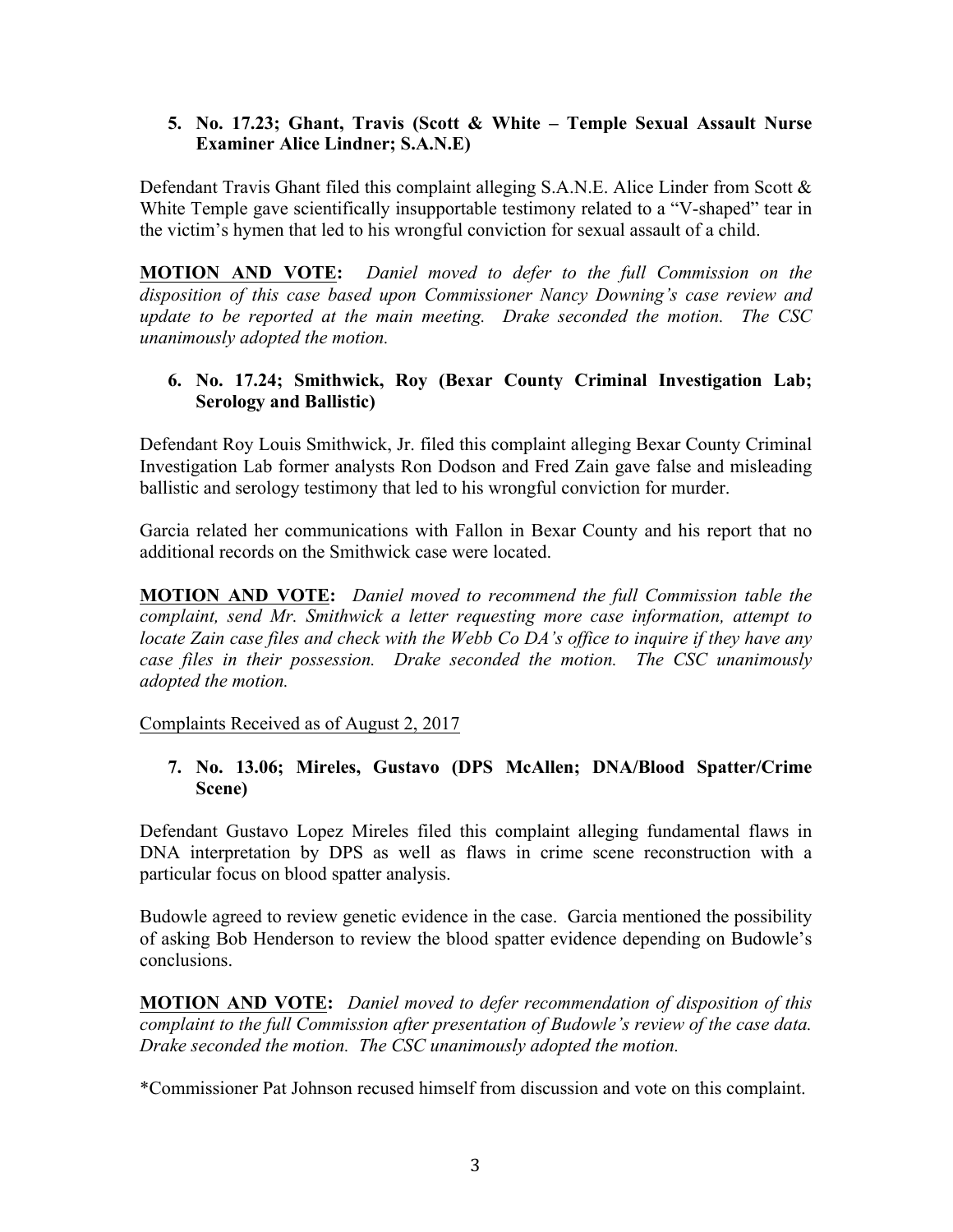### **8. No. 17.34; Radke, Christopher (SWIFS; DNA/Serology)**

A complaint by Jane Caldwell made on behalf of inmate Christopher Radke alleging SWIFS serologist, Kathy Long, was negligent and committed misconduct by providing Tom Bevel (out-of-state bloodstain pattern expert) access to physical evidence in the case for the purpose of performing bloodstain pattern analysis. According to the complaint, Mr. Bevel identified twelve high velocity blood stains on the evidence (left leg of a pair of pants), and this conclusion contradicted a diagram drawn by former SWIFS analyst John Planz.

**MOTION AND VOTE:** *Johnson moved to recommend to the Commission dismissal of the complaint because the allegations had no merit. Daniel seconded the motion. The CSC unanimously adopted the motion.*

## **9. No. 17.36; Whitlock, Tarrance (SWIFS; GSR)**

Defendant Tarrance Whitlock filed this complaint alleging SWIFS trace analysts used a "frivolous or false forensic analysis (flameless atomic absorption analysis)" to convict him of aggravated assault of a public servant. The analytical procedure was used to detect gunshot residue.

**MOTION AND VOTE:** *Drake moved to recommend dismissal of the complaint in light of the explanation provided by Dr. Tim Sliter and the fact that the analysis used at the time was common practice. Johnson seconded the motion. The CSC unanimously adopted the motion.*

### **10. No. 17.46; Tran, Quang (SWIFS; Firearms/Tool Marks)**

Defendant Quang Tran filed this complaint alleging the firearm/tool mark analysis performed by SWIFS was flawed due to the fact that the work was performed by SWIFS analyst Heather Thomas who misidentified a firearm in an unrelated Grimes County case for which the Commission issued an investigative report.

**MOTION AND VOTE:** *Daniel moved to recommend to the Commission dismissal of the complaint with referral to the Dallas Co DA's Office and the Dallas Co Public Defender's Office for a determination on whether the case merits re-analysis and under what terms. Drake seconded the motion. The CSC unanimously adopted the motion.*

## **11. No. 17.49; Isenhower, David Wayne (Harris Co Sheriff's Office; Blood Spatter)**

Defendant David Wayne Isenhower filed this complaint alleging a Harris County Sheriff's Officer exceeded his expertise as a crime scene examiner by testifying about blood spatter, bullet trajectory and other issues.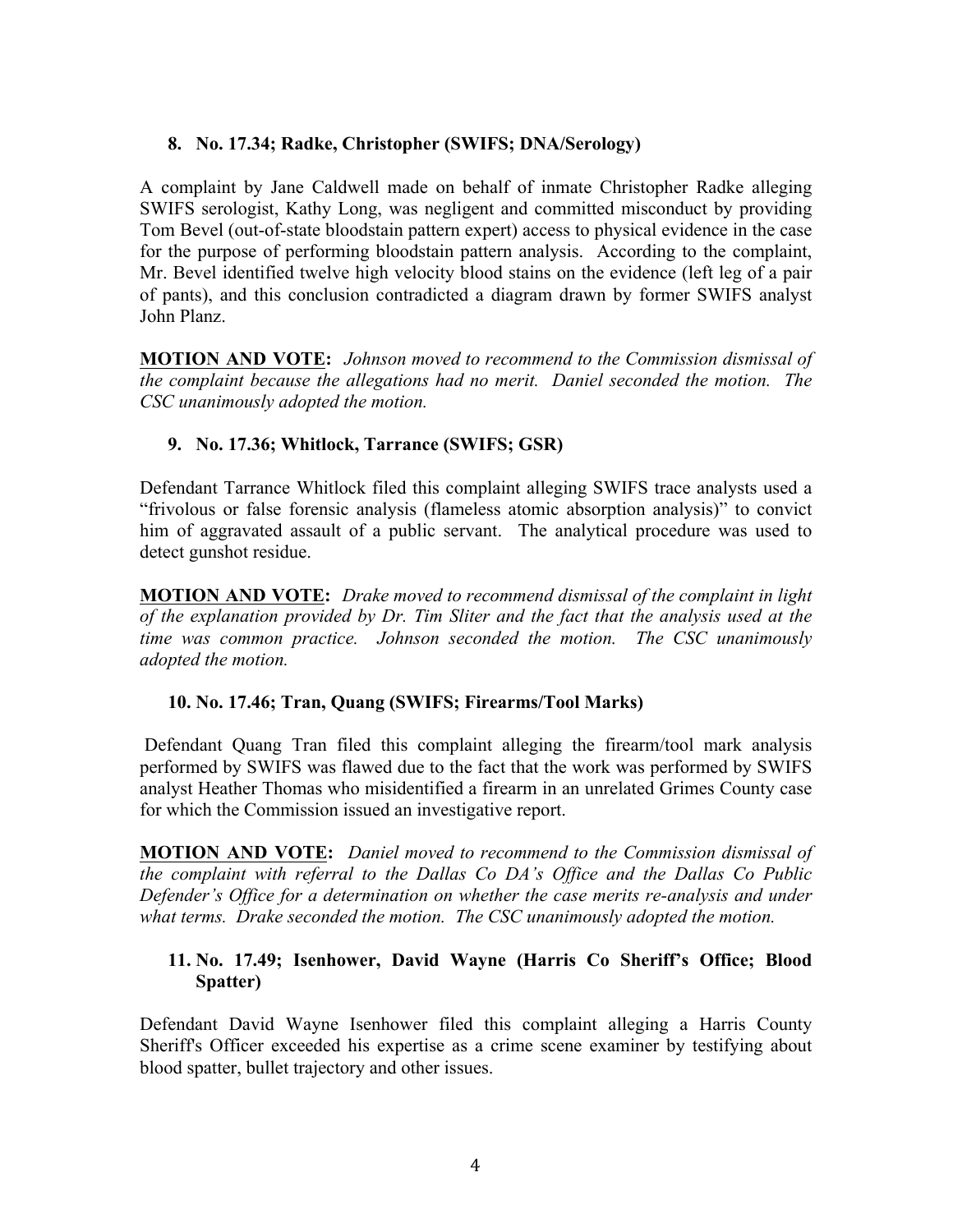**MOTION AND VOTE:** *Daniel moved to recommend the Commission refer the complaint to the Harris County Conviction Integrity Unit for review. Drake seconded the motion. The CSC unanimously adopted the motion.*

Disclosure Pending from May 25, 2017

## **1. No. 17.26; DPS El Paso (Lost DNA Evidence)**

DPS El Paso self-disclosed an incident in its DNA section where an analyst was unable to locate an envelope containing three cuttings for DNA testing which were believed to have been returned to the evidence section.

**MOTION AND VOTE:** *Daniel moved to recommend taking no further action on the complaint in light of supplemental Corrective Action material received. Drake seconded the motion. The CSC adopted the motion*

\*Commissioner Pat Johnson recused himself from discussion and vote of this selfdisclosure.

Disclosures Received as of August 2, 2017

# **2. No. 17.38; Jefferson County Regional Crime Laboratory (Seized Drugs)**

Jefferson County Regional Crime Laboratory self-disclosed an issue in its drug chemistry section wherein the value for the balance resolution of the high capacity floor balance was entered incorrectly as .02 instead of .01 on the uncertainty calculation. The value was used in all subsequent uncertainty calculations until 1/24/17, which affected the combined rounded and expanded uncertainty amount for pounds only, resulting in incorrect values reported in 34 cases from 4/23/13-1/24/17, and one additional case from  $1/24/17-5/31/17$ , when the error was identified.

Drake provided an explanation of how this incident most likely would have occurred.

**MOTION AND VOTE:** *Johnson moved to recommend taking no further action on the complaint. Drake seconded the motion. The CSC adopted the motion*

## **3. No. 17.44; DPS Tyler (Seized Drugs)**

DPS Tyler disclosed an incident in which a technician receiving four items of evidence from the Canton Texas Highway Patrol Office treated the request as if all items had been submitted for destruction when the officer had actually requested analysis be performed on two of the items. All four items were destroyed without any analysis performed.

**MOTION AND VOTE:** *Daniel moved to defer to the full Commission as to disposition after Hilbig reports on the case tomorrow at the main meeting. Drake seconded the motion. The CSC adopted the motion.*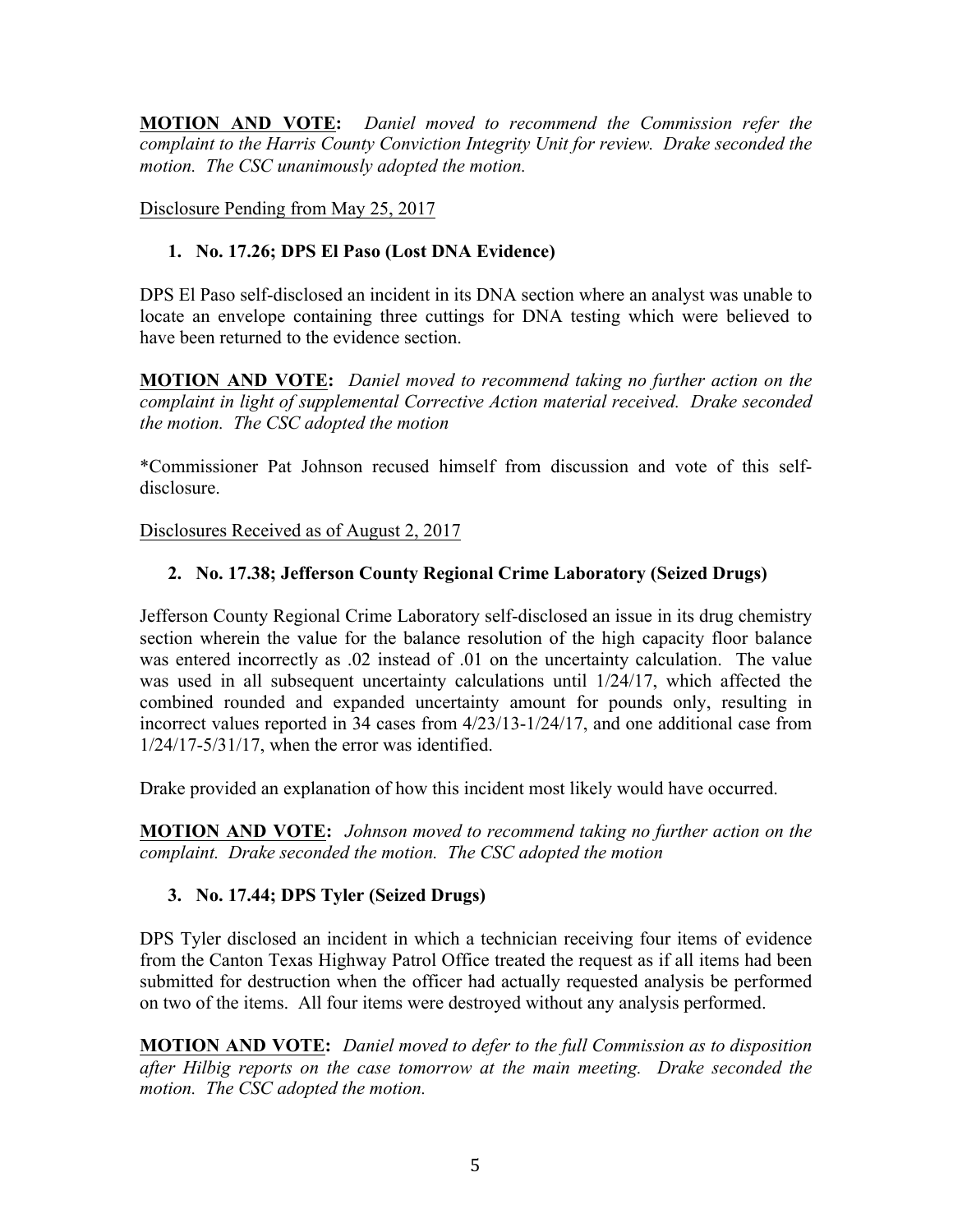\*Commissioner Pat Johnson recused himself from discussion and vote of this selfdisclosure.

## **4. No. 17.45; DPS Tyler (Seized Drugs/LIMS)**

DPS Tyler disclosed an incident wherein a controlled substance report was issued on May 17, 2017 as "Contains Methamphetamine" when test results and supporting documentation indicated the substance to be cocaine. The error was not caught during technical review.

**MOTION AND VOTE:** *Daniel moved to recommend a follow-up inquiry to the lab as to why the error was not caught upon technical review. Drake seconded the motion. The CSC adopted the motion.*

\*Commissioner Pat Johnson recused himself from discussion and vote of this selfdisclosure.

## **5. No. 17.47; Houston Forensic Science Center (Toxicology)**

Houston Forensic Science Center disclosed a deviation from SOP in its Toxicology Section wherein d/l-methamphetamine was used in ELISA blood and urine validations instead of pure d-methamphetamine.

**MOTION AND VOTE:** *Daniel moved to recommend no further action on the case in light of a thorough root cause analysis and no impact on the outcome of cases involved. Drake seconded the motion. The CSC adopted the motion.*

### **6. No. 17.48; Houston Forensic Science Center (DNA Evidence Handling)**

Houston Forensic Science Center disclosed an incident involving the discovery of biological evidence among items removed from a former employee's office.

**MOTION AND VOTE:** *Johnson moved to recommend no further action on the case in*  light of appropriate notifications made by the lab, the age of the case and the fact that the *employee involved is no longer with the lab. Drake seconded the motion. The CSC adopted the motion.*

### **7. No. 17.50; Houston Forensic Science Center (CODIS)**

Houston Forensic Science Center disclosed an incident in its Forensic Biology section wherein local CODIS (LDIS) case-to-case hits occurred and no notification letters were generated as required by the National DNA Index System (NDIS) and HFSC policy until an investigator inquired as to why the lab did not get a hit for the two cases.